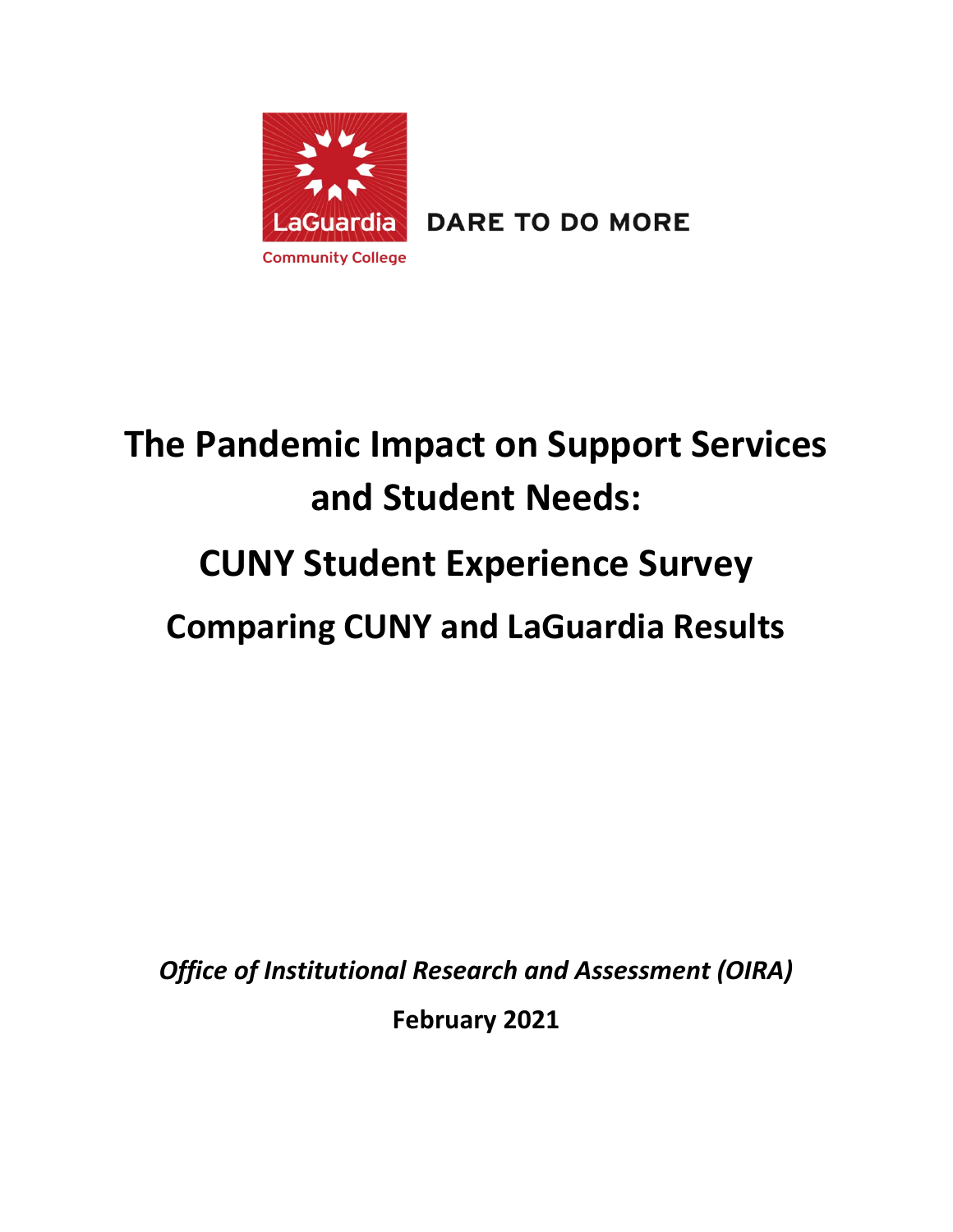# **Support Services and Student Needs**

In Fall 2020, CUNY students were surveyed about their experience with distance learning, including courses, instructions, personal difficulties and technology. They were also surveyed about their experiences with the support services and various financial, emotional and other needs. A random sample of degree-seeking undergraduates - constituting roughly 50% of the population - was taken for this survey. The response rate at LaGuardia is 10% (6,462 invited, 647 responded), which is comparable with the overall response rate at CUNY (9.7%), and at the other community colleges (BMCC 8.5%, BCC 11.4%, Guttman 14.2%, Hostos 7.7%, KCC 6.9%, QCC 9.6%). The report below focuses on the support services and student needs.

# **Support Services Usage (Table 1)**

While service usage dropped since distance education went into effect, the drop was considerably higher in senior colleges (SC). For both LaGuardia (LAGCC) and all community colleges (CC), the larger declines in service support usage occurred at the library (-23% LAGCC, -29% CC), the Bursar's office (-23% LAGCC, -22% CC), and financial aid (14% LAGCC, -15% CC). Faculty and academic advisement dropped by 7% to 9% at LaGuardia and all community colleges, while the drop was considerably higher at the senior colleges. Tutoring dropped less at LaGuardia (-5%) than at all community colleges (-9%).

|                                     |               | <b>LaGuardia</b> |               | <b>Community</b>                | <b>Senior Colleges</b> |              |               | <b>Total CUNY</b> |
|-------------------------------------|---------------|------------------|---------------|---------------------------------|------------------------|--------------|---------------|-------------------|
| <b>Support Services</b>             | <b>Before</b> | <b>After</b>     | <b>Before</b> | <b>Colleges</b><br><b>After</b> | <b>Before</b>          | <b>After</b> | <b>Before</b> | <b>After</b>      |
| <b>Faculty Advising</b>             | 39%           | 31%              | 40%           | 32%                             | 47%                    | 27%          | 45%           | 29%               |
| <b>Academic Advising</b>            | 51%           | 42%              | 57%           | 48%                             | 64%                    | 42%          | 62%           | 44%               |
| <b>Tutoring Services</b>            | 29%           | 24%              | 34%           | 25%                             | 33%                    | 14%          | 33%           | 17%               |
| Library                             | 51%           | 28%              | 54%           | 25%                             | 67%                    | 20%          | 63%           | 21%               |
| <b>Career Services</b>              | 18%           | 18%              | 21%           | 18%                             | 26%                    | 13%          | 24%           | 15%               |
| <b>Health Services</b>              | 17%           | 8%               | 18%           | 9%                              | 16%                    | 5%           | 17%           | 6%                |
| <b>Counseling Services</b>          | 16%           | 14%              | 21%           | 16%                             | 19%                    | 9%           | 20%           | 12%               |
| <b>Financial Aid</b>                | 51%           | 38%              | 56%           | 41%                             | 61%                    | 38%          | 60%           | 39%               |
| Bursar's Office                     | 49%           | 26%              | 51%           | 29%                             | 63%                    | 30%          | 59%           | 30%               |
| <b>Transfer Services</b>            | 19%           | 18%              | 19%           | 19%                             | 12%                    | 3%           | 26%           | 13%               |
| Single Stop                         | 13%           | 4%               | 15%           | 9%                              | 16%                    | 5%           | 13%           | 5%                |
| Internships/Practicum<br>Placements | 9%            | 9%               | 9%            | 9%                              | 12%                    | 7%           | 11%           | 8%                |
| Child Care                          | 6%            | 2%               | 5%            | 3%                              | 3%                     | 2%           | 3%            | 2%                |

#### **Using Support Services before and after distance learning**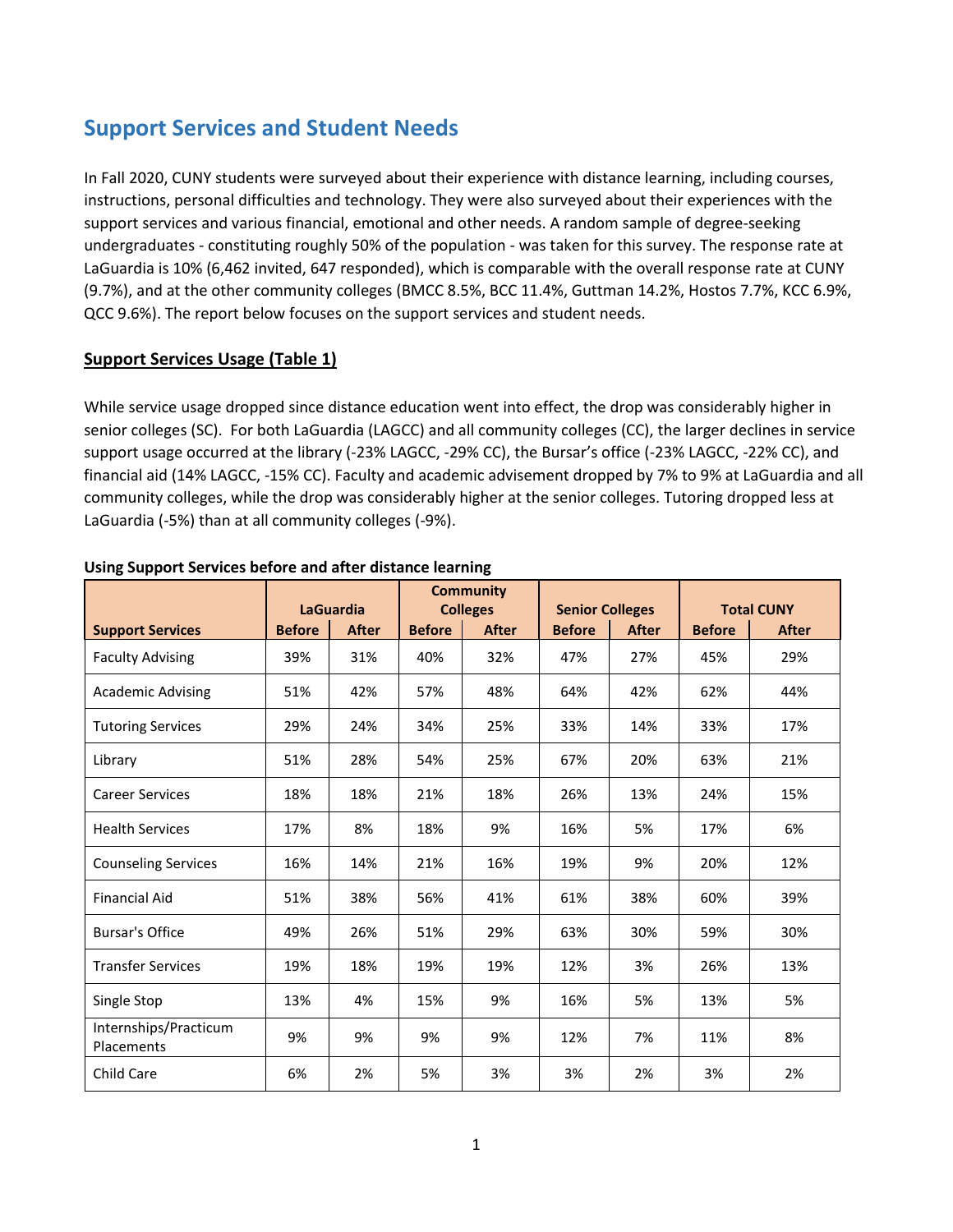### **Support Services with Challenges to Access (Table 2)**

In addition to the question about support services usage, students were asked to what extent the support services listed below have been challenging to access since the move to distance learning. The discussion below covers only the LaGuardia results, since the overall CUNY results are not available yet.

| <b>Support services at LaGuardia</b> | Not at all<br>challenging | <b>Somewhat</b><br>challenging | <b>Very</b><br>challenging | <b>Total</b> |
|--------------------------------------|---------------------------|--------------------------------|----------------------------|--------------|
| <b>Faculty Advising</b>              | 42%                       | 40%                            | 17%                        | 100%         |
| <b>Academic Advising</b>             | 47%                       | 36%                            | 17%                        | 100%         |
| <b>Tutoring Services</b>             | 47%                       | 30%                            | 23%                        | 100%         |
| Library                              | 48%                       | 32%                            | 20%                        | 100%         |
| <b>Career Services</b>               | 48%                       | 33%                            | 19%                        | 100%         |
| <b>Health Services</b>               | 49%                       | 32%                            | 19%                        | 100%         |
| <b>Counseling Services</b>           | 49%                       | 34%                            | 17%                        | 100%         |
| <b>Financial Aid</b>                 | 36%                       | 41%                            | 23%                        | 100%         |
| <b>Bursar's Office</b>               | 43%                       | 36%                            | 21%                        | 100%         |
| <b>Transfer Services</b>             | 48%                       | 34%                            | 18%                        | 100%         |
| Single Stop                          | 53%                       | 30%                            | 17%                        | 100%         |
| Internships/Practicum Placements     | 45%                       | 32%                            | 23%                        | 100%         |
| Child Care                           | 58%                       | 24%                            | 18%                        | 100%         |

#### **Extent that the support services have been challenging to access**

• The most challenging services to access were tutoring, internships/Practicum placement, and financial aid (23%). Additionally, when the *very challenging* and *somewhat challenging* categories are combined, financial aid is the most challenging (64%).

- While faculty advising and academic advising were selected as very challenging by the lowest proportion as respondents (17%), faculty advising was the second most challenging when the *very challenging* and *somewhat challenging* categories are combined ((58%) - it was 53% for academic advising.
- The Bursar office has the third highest combined *very* and *somewhat challenging* score (57%).

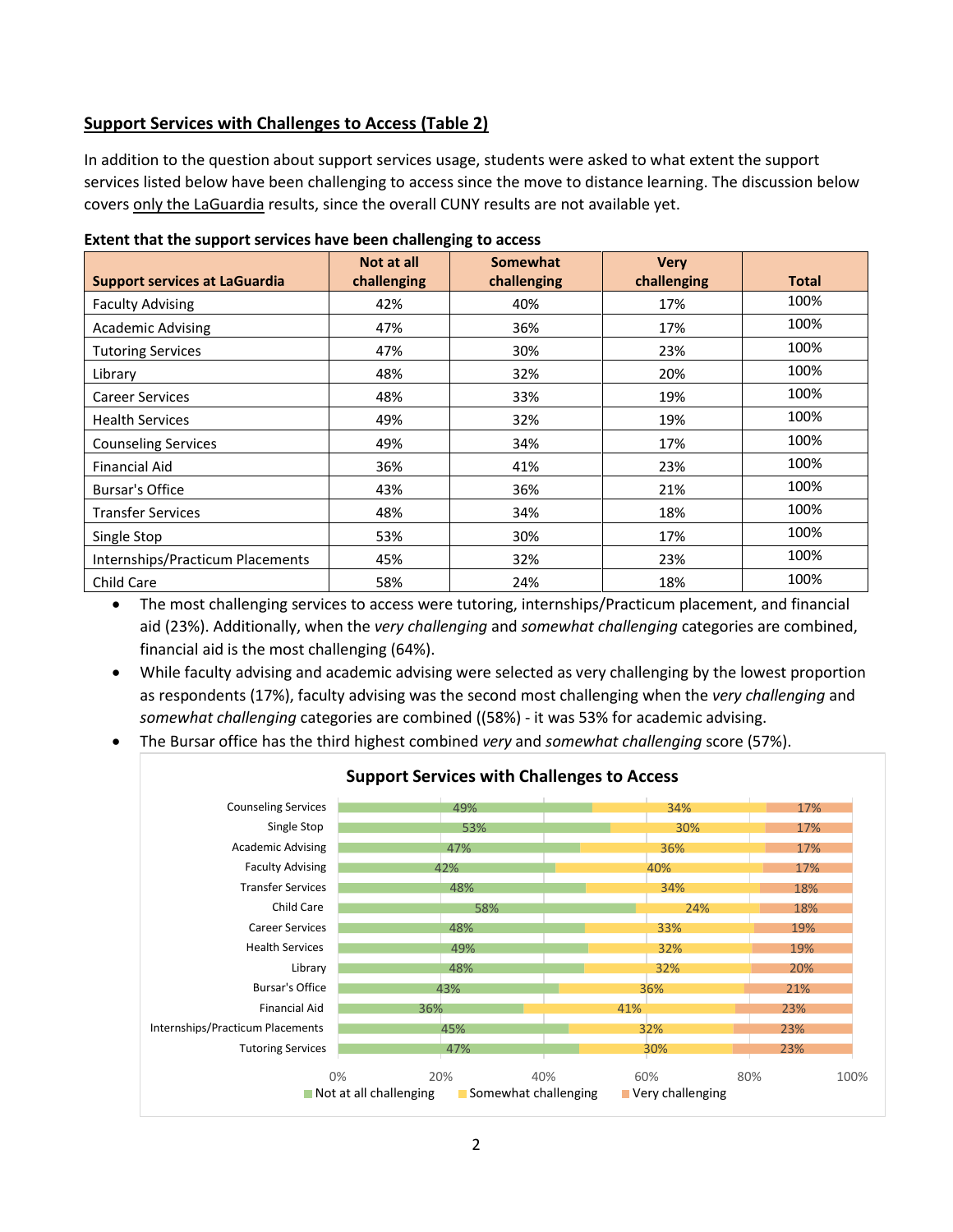# **Accessibility Issues**

Students requiring accessibility accommodations were asked which accessibility issues have been challenging since the transition to distance learning. The results apply to the respondents (12% in LAGCC, 14% CC, 8% SC).

- The most challenging issue by a large margin, was *time on tests*. However, it was considerably less challenging for the LaGuardia respondents (58%) compared to all community colleges ( 79%) and senior college (82%).
- The second most challenging issue was *availability of live captioning on video conferencing* (LAGCC 17%, CC 19%, SC 21%), followed by *test proctoring* (LAGCC 12%, CC 14% SC 15%) and *availability of closed captioning* (LAGCC 12%, CC 8%, SC 12%).

#### **Help to be successful (table 3)**

Students were asked what would help them be successful this semester.

- Over a half of the LaGuardia respondents selected help from their instructors (53%) and financial assistance (52%) as the most important for helping them be successful this semester. Help from their instructors was more important to the community colleges (61%) and to senior colleges (62%) compared to LaGuardia, while the proportions selecting financial assistance were similar for all groups.
- Another important source of help was tutoring/student centers (38%, LAGCC, 40% CC, 35% SC). Academic advisors and talking to someone about mental health were mentioned by a third of LaGuardia respondents, smaller proportions compared to all community colleges and senior colleges.

|                                                                                          |                  | <b>Community</b> | <b>Senior</b>   |                   |
|------------------------------------------------------------------------------------------|------------------|------------------|-----------------|-------------------|
| Help to be more successful                                                               | <b>LaGuardia</b> | colleges         | <b>Colleges</b> | <b>Total CUNY</b> |
| Help from my instructors                                                                 | 53%              | 61%              | 62%             | 61%               |
| Tutoring and student centers                                                             | 38%              | 40%              | 35%             | 37%               |
| Help from an academic advisor                                                            | 34%              | 40%              | 45%             | 43%               |
| Financial assistance                                                                     | 52%              | 54%              | 53%             | 53%               |
| Help from career services                                                                | 17&              | 21%              | 24%             | 23%               |
| Talking to someone about getting help with<br>food, housing or other assistance programs | 14%              | 14%              | 12%             | 13%               |
| Talking to someone about feeling anxious,<br>overwhelmed, sad or hopeless                | 33%              | 37%              | 41%             | 40%               |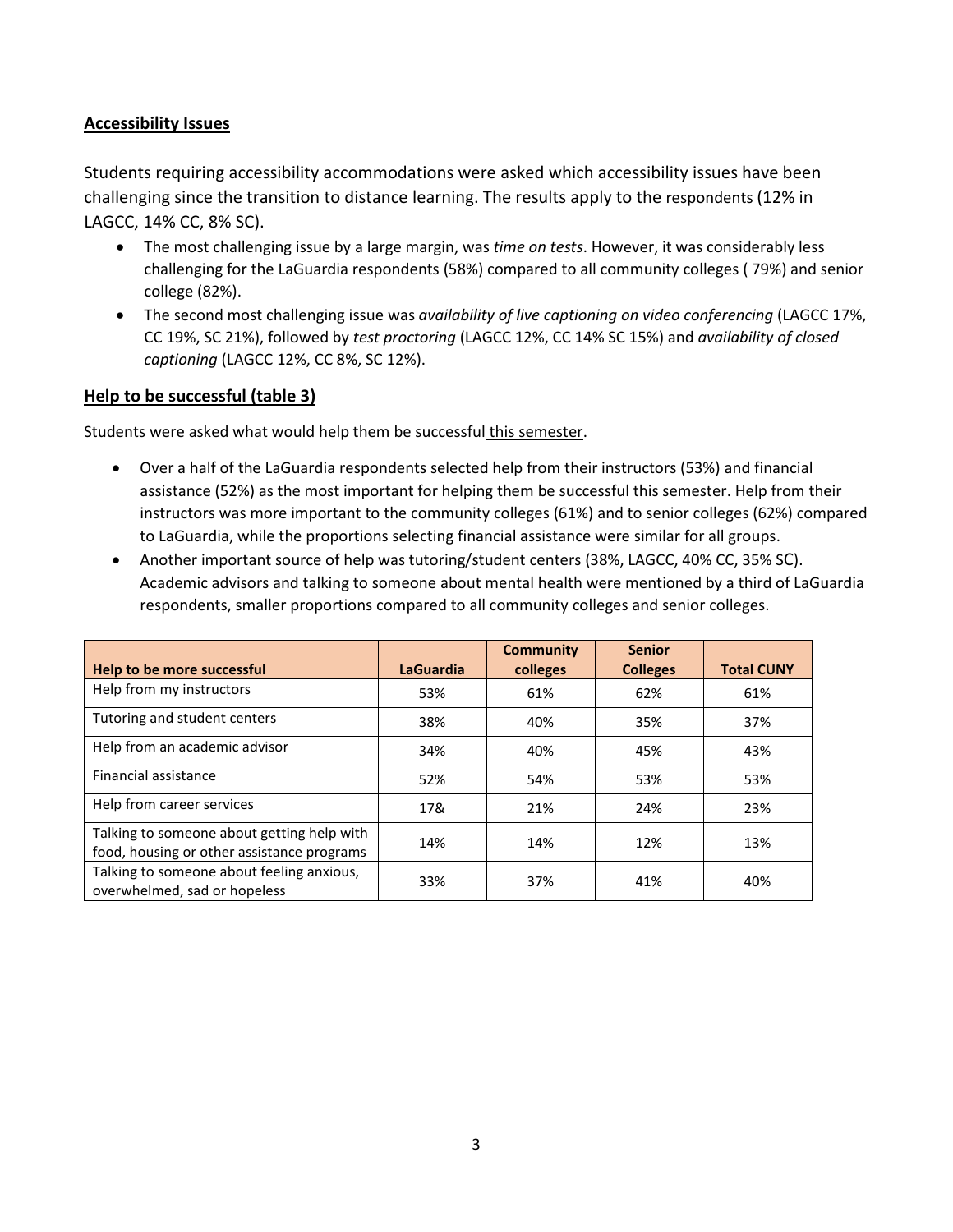# **Student Needs**

# **Financial Needs (Table 4)**

The impact of COVID-19 on student employment:

- Over a half of LaGuardia's respondents (54%) experienced a decrease in their income as a result of the COVID-19 pandemic compared to 48% at the community and senior colleges. When the respondents who reported having no sources of income (LAGCC 28%, CC 33%, SC 32%) are removed, 75% of the remaining respondents at LaGuardia and 71% of those at the other groups reported they experienced a decrease in income as a result of the pandemic.
- Additionally, approximately 60% of the respondents reported that someone else in their household experienced a decrease in income as a result of the pandemic (63% LAGCC, 59% CC, 63% SC).

Students' employment status:

- About 40% of all respondents reported working either full-time or part-time (40% LAGCC, 39% CC, 43% SC), and at least 15% of them reported working full-time (15% LAGCC, 16% CC, 17% SC).
- Approximately 50% of the respondents reported being unemployed or not working by choice before the COVID-19 pandemic (40% LAGCC, 43% CC 39% SC).
- The table below presents the employment status of students who were employed before the pandemic, while the employment information above included student who did not work then:
	- o At least two-thirds of all respondents work either full or part-time (65% LAGCC, 69% CC, 70% SC), with about a quarter working full-time (25% LAGCC, 29% CC, 28% SC).
	- o About a third of all respondents were laid off either temporarily or permanently due to COVID-19, with 20% losing their jobs permanently.

| <b>Current employment status for students</b><br>employed full or part time prior to the pandemic: | <b>LaGuardia</b> | <b>Community</b><br>colleges | <b>Senior</b><br>colleges | <b>Total CUNY</b> |
|----------------------------------------------------------------------------------------------------|------------------|------------------------------|---------------------------|-------------------|
| Working full-time (at least 32 hours per week)                                                     | 25%              | 29%                          | 28%                       | 28%               |
| Working part-time                                                                                  | 41%              | 40%                          | 42%                       | 41%               |
| Temporarily terminated or laid off due to COVID-19<br>(expect to return to employer)               | 15%              | 11%                          | 11%                       | 11%               |
| Permanently terminated or lost position due to<br>COVID-19, looking for work                       | 19%              | 20%                          | 19%                       | 20%               |

Sources for supplementing income of students who were laid off temporarily or permanently (all that apply):

- Two-thirds of the students reported receiving unemployment benefits (62% LAGCC, 68% CC, 67% SC).
- About 40% reported receiving family support (39% LAGCC, 37% CC, 41% SC).
- A larger proportion of LaGuardia students compare to the other groups reported receiving emergency funds (16% at LAGCC vs. 9% at the community and senior colleges).

# **General Needs (Table 5)**

• 93% of the respondents at LaGuardia and the community colleges and 94% at the senior colleges have adequate place to sleep.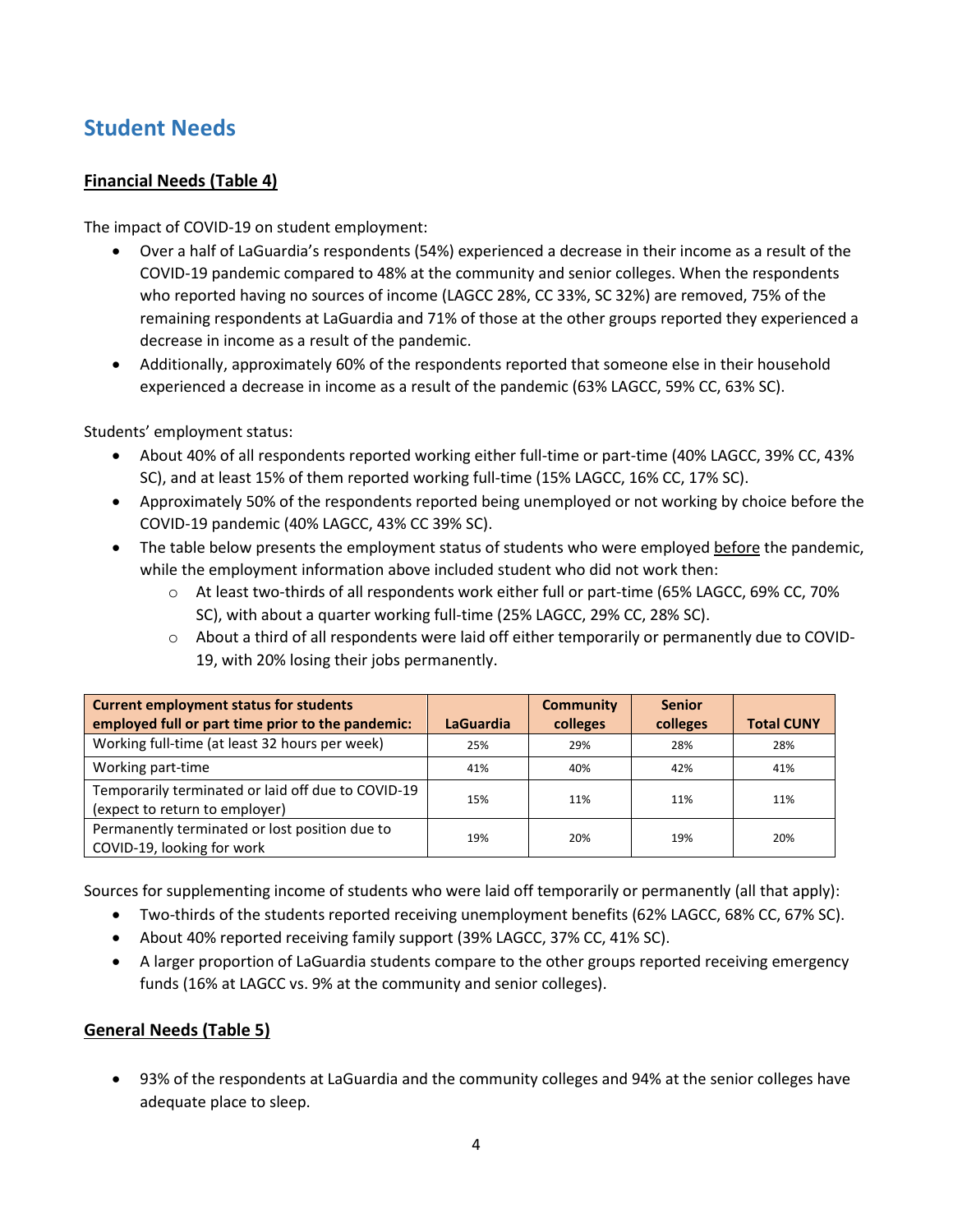- About a quarter of all respondents reported *always* being worried about having enough money to pay for housing costs since the pandemic (27% LAGCC, 26% CC, 22% SC) with 79% of the LaGuardia students reported being worried *at least sometimes*, a higher proportion compared to the other groups (74% CC, 67% SC).
	- o Of the LaGuardia respondents who reported they are "*sometimes*", "*usually*" or "*always*" worried, 93% the pandemic increased their concerns about housing costs, and 85% indicated it increased their concerns about having enough food.
- A smaller proportion of LaGuardia students, especially compared to all community colleges, indicated their college has a food pantry (28% LAGCC, 42% CC, 32% SC) and a larger proportion indicated they do not know (65% LAGCC, 55% CC, 65% SC), an d3% said no.
	- $\circ$  30% of those who said their college does not have a food pantry or they don't know, indicated that if their college had one, they would be using it.
	- o 70% of the LaGuardia and community college respondents and 72% of the senior college respondents who used the food pantry were satisfied or very satisfied.

# Needs Compared to before the start of the COVID-19 pandemic

Students were asked if, compared to before the start of the COVID-19 pandemic, their need for support or assistance around the concerns listed below has changed.

- Although the results are similar for all groups, the increases in the need for assistance were slightly higher for LaGuardia students compared to all community colleges and senior colleges (by about 2%).
- The highest increase in the need for assistance was for general living expenses, reported by close to a half of LaGuardia students and about 45% of respondents in the other groups.
- Increases in need for assistance for unities and housing were reported by about a third of all respondents and increased need for food assistance was reported by about a quarter at all groups.

| Need for support compare to before |                  | <b>Community</b> | <b>Senior</b> |                   |
|------------------------------------|------------------|------------------|---------------|-------------------|
| the start of the COVID-19 pandemic | <b>LaGuardia</b> | colleges         | colleges      | <b>Total CUNY</b> |
| Food                               |                  |                  |               |                   |
| Increased                          | 29%              | 26%              | 24%           | 25%               |
| Decreased                          | 7%               | 7%               | 5%            | 5%                |
| Stayed the same                    | 64%              | 67%              | 72%           | 70%               |
| <b>Housing</b>                     |                  |                  |               |                   |
| Increased                          | 37%              | 34%              | 31%           | 32%               |
| Decreased                          | 4%               | 5%               | 4%            | 4%                |
| Stayed the same                    | 59%              | 61%              | 61%           | 64%               |
| <b>Childcare</b>                   |                  |                  |               |                   |
| Increased                          |                  |                  |               |                   |
| Decreased                          | 12%<br>6%        | 10%<br>7%        | 7%<br>4%      | 8%<br>5%          |
| Stayed the same                    | 82%              | 82%              | 89%           | 87%               |
| <b>Utilities</b>                   |                  |                  |               |                   |
| Increased                          |                  |                  |               |                   |
| Decreased                          | 35%<br>5%        | 33%<br>4%        | 32%<br>3%     | 32%<br>4%         |
| Stayed the same                    | 60%              | 63%              | 65%           | 64%               |
| <b>General Living Expenses</b>     |                  |                  |               |                   |
| Increased                          |                  |                  |               |                   |
| Decreased                          | 48%<br>8%        | 45%<br>7%        | 43%<br>5%     | 44%<br>6%         |
| Stayed the same                    | 44%              | 49%              | 52%           | 51%               |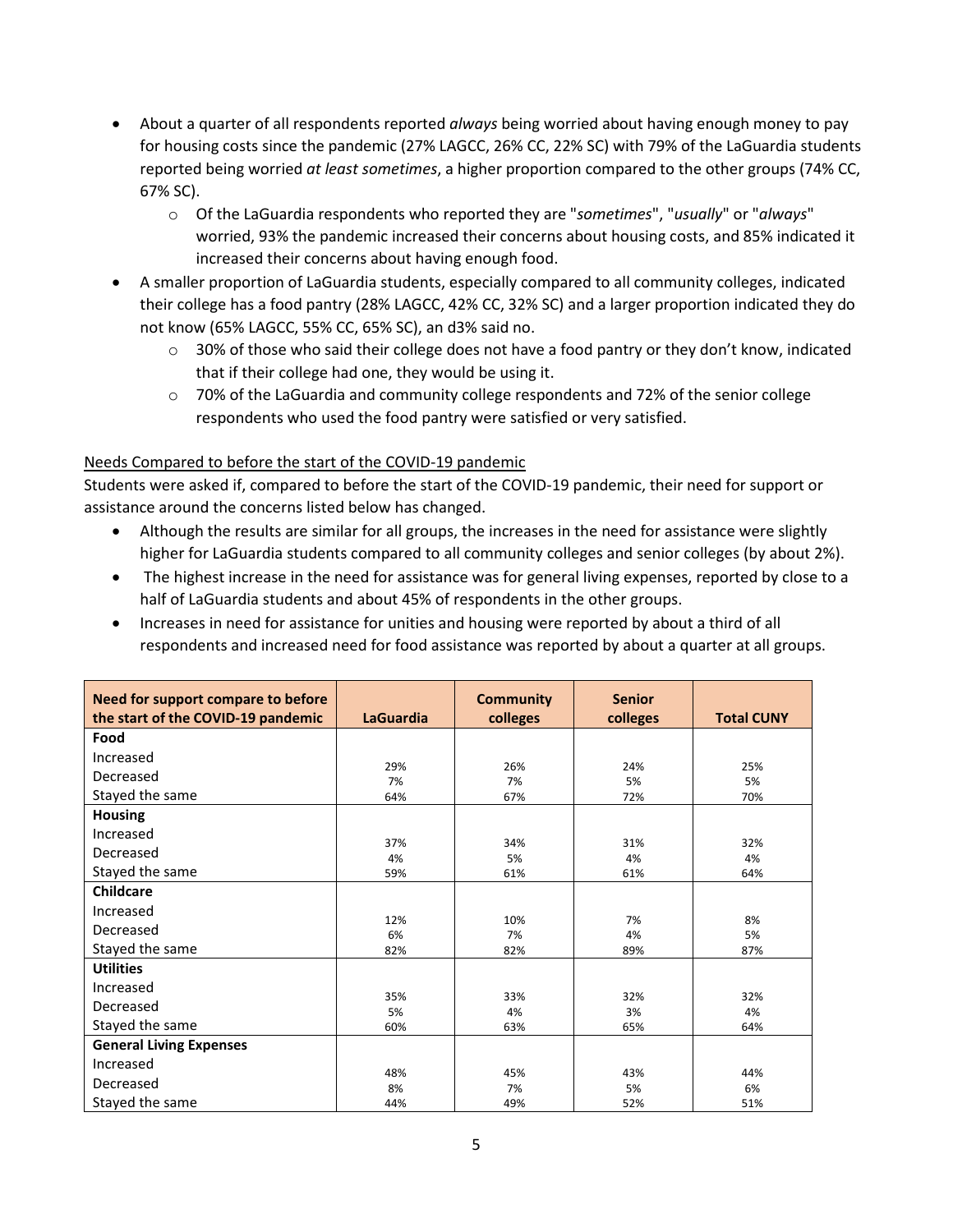# **Mental Health Needs (Table 5)**

#### Ability to do school work:

The proportion of the LaGuardia respondents indicated that their ability to do school work decreased (36%) was the lowest compared to all community colleges (40%) and senior colleges (54%) respondents. Correspondingly, the proportion of LaGuardia students reporting that the ability to do school work increased was higher than at the other groups (29% LAGCC, 25% CC, 18% SC).

The table below present factors that contributed to respondents' ability to do school work, including only those respondents who indicated that their ability to do school work changed (either increased or decreased):

- Change to distance learning is the most popular contributor for the LaGuardia (58%) students, while it was the second highest for the community colleges (60%) and senior college students (68%).
- For the senior colleges, the highest contributor is their emotional/mental state (73%) considerably more than respondents at the community colleges (62%, although it is the highest contributor, with distance education a close second at 60%), and LaGuardia (55%, second highest).
- The third and fourth contributors were the same for all groups, although the proportions of respondents selecting them were considerably higher for senior colleges. The third contributor is changes in work hours/responsibilities (46% LAGCC, 46% CC, 52% SC). The fourth is access to space to do school work (39% LAGCC, 42% CC, 48% SC).
- Changes in family care/responsibilities and in household tasks/responsibilities were selected by about 40% of the respondents, with slightly higher proportions for the senior colleges.

| This semester changes in ability to do                                                                     |                  | <b>Community</b> | <b>Senior</b> |                   |
|------------------------------------------------------------------------------------------------------------|------------------|------------------|---------------|-------------------|
| school work                                                                                                | <b>LaGuardia</b> | colleges         | colleges      | <b>Total CUNY</b> |
| Increased                                                                                                  | 29%              | 25%              | 18%           | 20%               |
| Decreased                                                                                                  | 36%              | 40%              | 54%           | 50%               |
| Stayed the same                                                                                            | 35%              | 35%              | 28%           | 30%               |
| Factors that contributed to ability to do school work (only those with any change in ability are included) |                  |                  |               |                   |
| Changes in work hours/responsibilities                                                                     | 46%              | 46%              | 52%           | 51%               |
| Changes in access to<br>computer/internet/Wi-Fi                                                            | 20%              | 25%              | 26%           | 25%               |
| Change to distance learning                                                                                | 58%              | 60%              | 68%           | 65%               |
| Changes in family care/responsibilities                                                                    | 36%              | 38%              | 42%           | 41%               |
| Changes in household<br>tasks/responsibilities                                                             | 37%              | 36%              | 42%           | 40%               |
| My emotional/mental state                                                                                  | 55%              | 62%              | 73%           | 70%               |
| My own physical health                                                                                     | 25%              | 27%              | 32%           | 30%               |
| Emotional mental state of others in the<br>household                                                       | 27%              | 27%              | 36%           | 33%               |
| Physical health of others in the<br>household                                                              | 20%              | 19%              | 25%           | 24%               |
| Changes in living arrangements                                                                             | 22%              | 21%              | 24%           | 23%               |
| Changes in access to space to do<br>school work                                                            | 39%              | 42%              | 48%           | 46%               |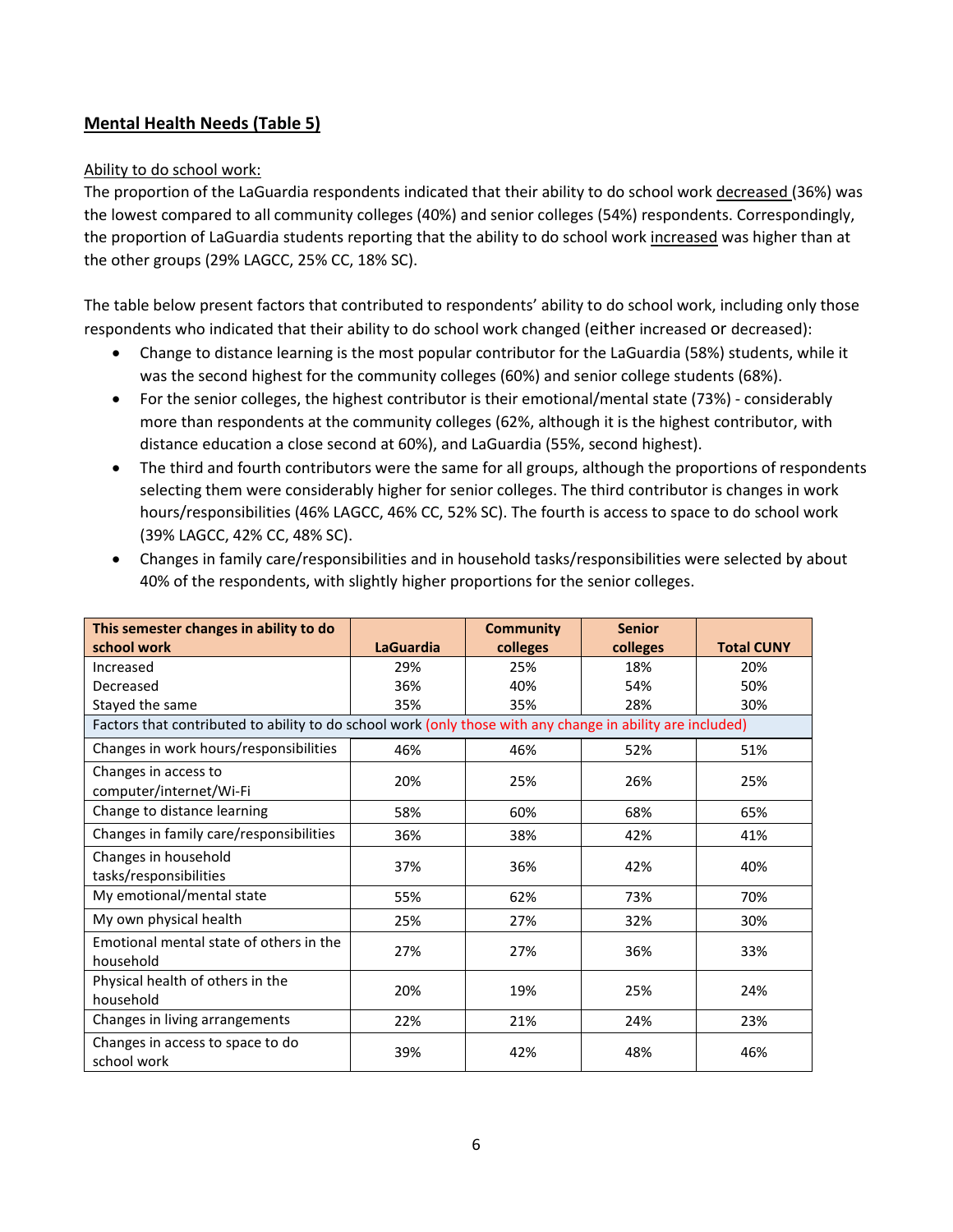# **Emotional and mental health issues**

About a half of all respondents indicated that this semester their need for support or assistance around stress, anxiety or depression has increased, with more senior colleges respondents (54%) than LaGuardia and the community college respondents (45% for both) selecting this option.

Additionally, as shown in the table below, this semester about a third of the LaGuardia and community college respondents and 41% of the senior colleges respondents, were bothered by not being able to stop worrying or having little pleasure or interest in doing things during more than a half the days or nearly every day. Slightly fewer respondents also reported feeling down, depressed or helpless (27% LAGCC, 30% CC, 35% SC - more than a half the days or nearly every day)

| This semester how often have you been       |                  | <b>Community</b> | <b>Senior</b> |                   |
|---------------------------------------------|------------------|------------------|---------------|-------------------|
| bothered with the following?                | <b>LaGuardia</b> | colleges         | colleges      | <b>Total CUNY</b> |
| Not being able to stop or control worrying  |                  |                  |               |                   |
| Several days                                | 38%              | 34%              | 34%           | 34%               |
| More than half the days                     | 15%              | 15%              | 18%           | 17%               |
| Nearly every day                            | 16%              | 18%              | 23%           | 21%               |
| Little interest or pleasure in doing things |                  |                  |               |                   |
| Several days                                |                  | 34%              |               |                   |
| More than half the days                     | 38%<br>16%       | 17%              | 35%<br>18%    | 35%<br>18%        |
| Nearly every day                            | 14%              | 16%              | 23%           | 20%               |
| Feeling down, depressed, or hopeless        |                  |                  |               |                   |
| Several days                                |                  |                  |               |                   |
| More than half the days                     | 39%<br>12%       | 34%<br>14%       | 36%<br>16%    | 36%<br>15%        |
| Nearly every day                            | 15%              | 15%              | 20%           | 18%               |

# **Conclusion**

#### **Support services**

Overall, LaGuardia respondents had more positive responses with regard to support services after the transition to distance learning in comparison to all community colleges and senior colleges respondents.

- While support service usage dropped since distance education began for all respondents, the drop was considerably higher in senior colleges. The largest drops in support services usage were for the library, bursar office and financial aid.
- Respondents asked how challenging access to these services has been since the transition to distance learning (results for this question are only available for LaGuardia). The services that respondents experienced most challenge to access were tutoring, internships/Practicum placement, and financial aid. Additionally, faculty and academic advising were somewhat or very challenging to access for over a half of the respondents.
- Students were asked what would help them be successful this semester. Over a half at LaGuardia (53%) selected help from instructors compared to slightly over 60% at the community and senior colleges. Additionally, over a half of all respondents selected financial assistance. Close to 40% at LaGuardia and the community colleges also selected tutoring service, and a third of LaGuardia's students selected academic advisors (lower than community and senior colleges).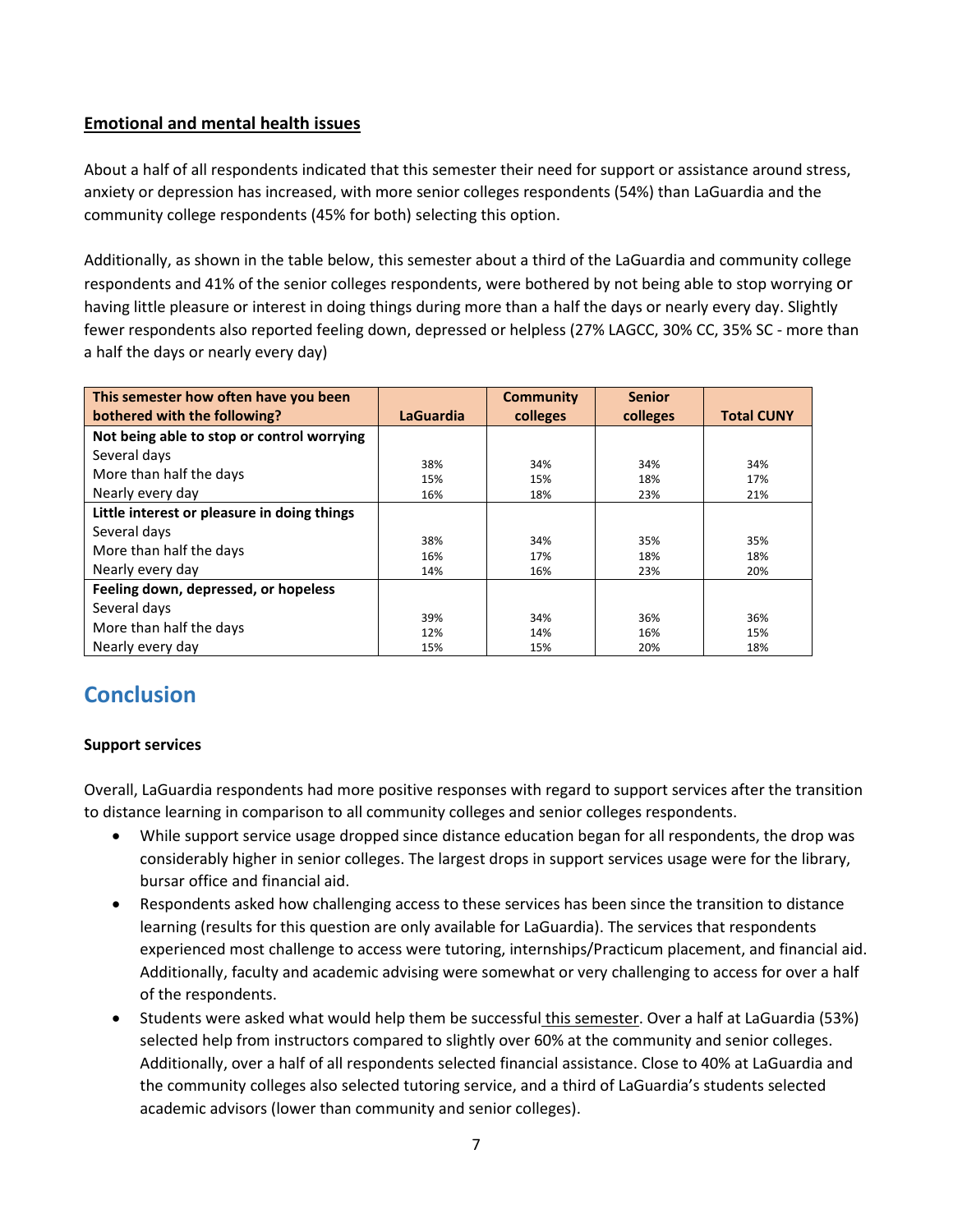#### **Needs**

A large proportion of the respondents were adversely impacted financially by the COVID-19 pandemic, and many reported an increase in their need for assistance. When it comes to their ability to do school work or emotional issues, the LaGuardia students reported fewer issues compared to the other respondents.

- Three-quarters of the LaGuardia respondents who had a source of income prior to the pandemic experienced a decrease in income as a result of the pandemic (a slightly higher proportion compared to the other groups) and about 60% reported an income decrease by someone else in their household.
- About a third of all respondents who were employed prior to the pandemic were laid off either temporarily or permanently due to COVID-19.
- Over 90% of all students report having an adequate place to seep. However, about a quarter of all respondents indicated they are always worried about having enough money to pay for housing.
- Close to a half of the LaGuardia respondents reported increased need for support or assistance for general living expenses since the pandemic, about a third reported increased need for assistance with utilities and housing, and close to 30% reported increased need for assistance with food. The results are slightly higher compared to the other groups.
- Two-thirds of the LaGuardia respondents did not know that the College has a food pantry, 10% more than respondents at all community colleges. Close to a third of all respondents who did not know the food pantry exist or did not use it before indicated they would be using it.
- Over a third of the LaGuardia students indicated that their ability to do school work decreased since the pandemic, only 7 percentage points higher than those who said it increased. The LaGuardia results are considerably more positive compared to the community colleges where the gap between the decreased and increased ability to do school work is 15%, and especially senior colleges where the gap is 36%.
- At LaGuardia, distance learning (58%) was the largest contributor to any change in ability to do school work followed by their emotional state (55%). The proportions for both were smaller compared to the other groups, especially the senior colleges respondents.
- Close to a half of the LaGuardia and community colleges respondents reported that this semester their need for support caused by stress, anxiety or depression increased, with about a third reporting experiencing emotional problems during more than half of the days or nearly every day. Higher proportions of the senior college respondents reported these issues.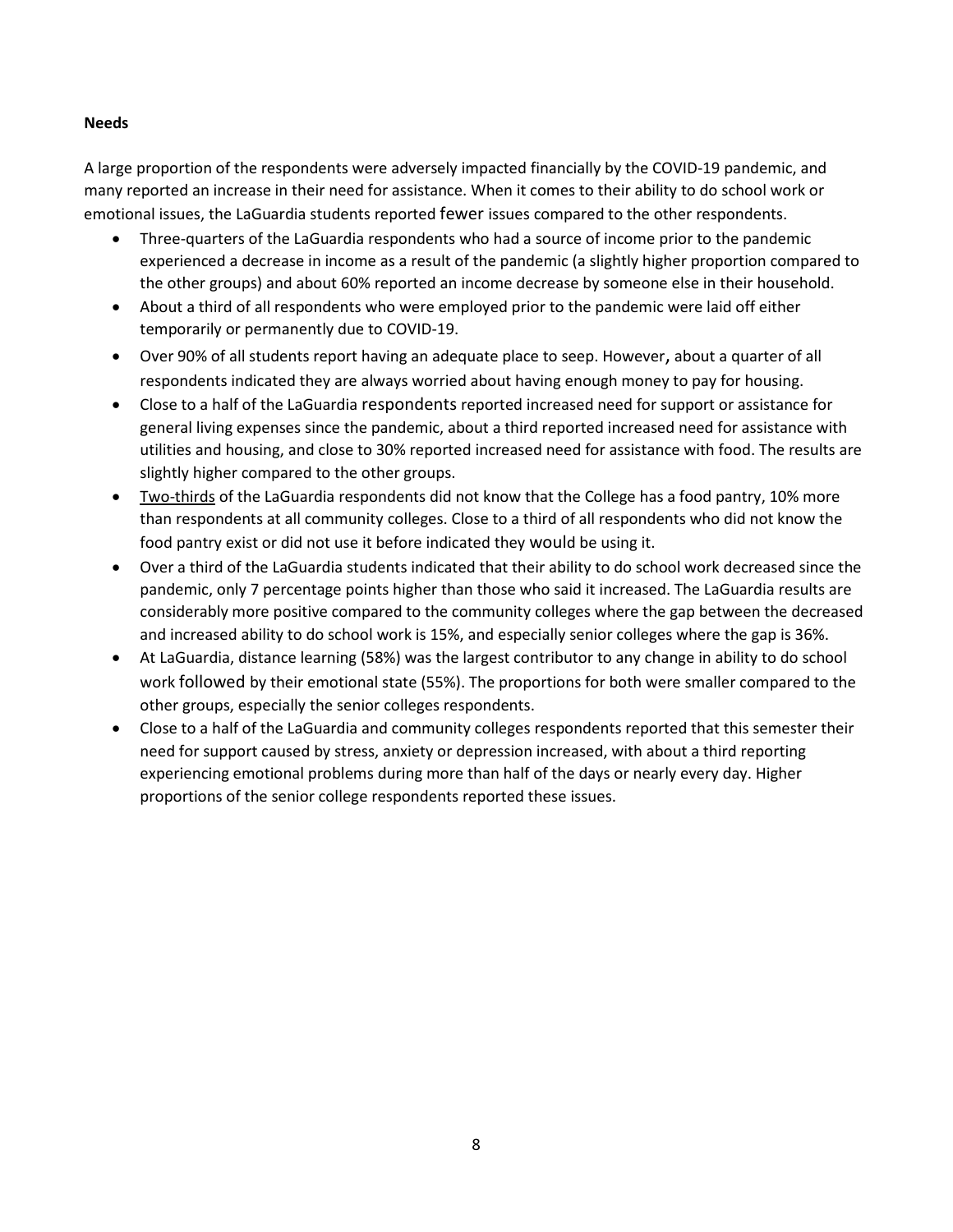# **Detailed Tables - LaGuardia, Community Colleges, Senior Colleges and Total**

#### **Table 1. Support Services Usage**

|                                                                                              |                            | <b>SENIOR/COMMUNITY</b> |                  |                  |                  |  |
|----------------------------------------------------------------------------------------------|----------------------------|-------------------------|------------------|------------------|------------------|--|
| Which of the following support services have you used prior to distance                      |                            |                         | Community        |                  |                  |  |
| learning (prior to Spring 2020) and after the move to distance learning                      |                            | <b>Senior Colleges</b>  | <b>Colleges</b>  | LaGuardia        | Total            |  |
| (Spring 2020 and/or Fall 2020)? (Check one or both if applicable.<br><b>Faculty Advising</b> | Prior to distance learning | Column N %<br>47        | Column N %<br>40 | Column N %<br>39 | Column N %<br>45 |  |
|                                                                                              |                            |                         |                  |                  |                  |  |
|                                                                                              | With distance learning     | 27                      | 32               | 31               | 29               |  |
|                                                                                              | Have never used            | 40                      | 40               | 35               | 40               |  |
| <b>Academic Advising</b>                                                                     | Prior to distance learning | 64                      | 57               | 51               | 62               |  |
|                                                                                              | With distance learning     | 42                      | 48               | 42               | 44               |  |
|                                                                                              | Have never used            | 17                      | 16               | 17               | 17               |  |
| <b>Tutoring Services</b>                                                                     | Prior to distance learning | 33                      | 34               | 29               | 33               |  |
|                                                                                              | With distance learning     | 14                      | 25               | 24               | 17               |  |
|                                                                                              | Have never used            | 58                      | 47               | 43               | 54               |  |
| Library                                                                                      | Prior to distance learning | 67                      | 54               | 51               | 63               |  |
|                                                                                              | With distance learning     | 20                      | 25               | 28               | 21               |  |
|                                                                                              | Have never used            | 23                      | 29               | 22               | 25               |  |
| <b>Career Services</b>                                                                       | Prior to distance learning | 26                      | 21               | 18               | 24               |  |
|                                                                                              | With distance learning     | 13                      | 18               | 18               | 15               |  |
|                                                                                              | Have never used            | 66                      | 64               | 53               | 65               |  |
| <b>Health Services</b>                                                                       | Prior to distance learning | 16                      | 18               | 17               | 17               |  |
|                                                                                              | With distance learning     | 5                       | 9                | 8                | 6                |  |
|                                                                                              | Have never used            | 80                      | 75               | 63               | 79               |  |
| <b>Counseling Services</b>                                                                   | Prior to distance learning | 19                      | 21               | 16               | 20               |  |
|                                                                                              | With distance learning     | 9                       | 16               | 14               | 12               |  |
|                                                                                              | Have never used            | 74                      | 66               | 60               | $\overline{72}$  |  |
| <b>Financial Aid</b>                                                                         | Prior to distance learning | 61                      | 56               | 51               | 60               |  |
|                                                                                              | With distance learning     | 38                      | 41               | 38               | 39               |  |
|                                                                                              | Have never used            | 23                      | 21               | 19               | $\overline{22}$  |  |
| <b>Bursar's Office</b>                                                                       | Prior to distance learning | 63                      | 51               | 49               | 59               |  |
|                                                                                              | With distance learning     | 30                      | 29               | 26               | 30               |  |
|                                                                                              | Have never used            | 23                      | 31               | 25               | 26               |  |
| <b>Transfer Services</b>                                                                     | Prior to distance learning | 30                      | 19               | 19               | 26               |  |
|                                                                                              | With distance learning     | 11                      | 19               | 18               | 13               |  |
|                                                                                              | Have never used            | 62                      | 66               | 52               | 63               |  |
| <b>Single Stop</b>                                                                           | Prior to distance learning | 12                      | 15               | 13               | 13               |  |
|                                                                                              | With distance learning     | 3                       | $\overline{9}$   | 4                | 5                |  |
|                                                                                              | Have never used            | 86                      | 77               | 70               | 83               |  |
| <b>Internships or Practicum Placements</b>                                                   | Prior to distance learning | 12                      | 9                | 9                | 11               |  |
|                                                                                              | With distance learning     | 7                       | 9                | 9                | 8                |  |
|                                                                                              | Have never used            | 83                      | 83               | 70               | 83               |  |
| <b>Child Care</b>                                                                            | Prior to distance learning | 3                       | 5                | 6                | 3                |  |
|                                                                                              | With distance learning     | $\overline{c}$          | 3                | $\overline{2}$   | $\overline{2}$   |  |
|                                                                                              | Have never used            | 96                      | 93               | 75               | 95               |  |

*Results for the follow-up question about challenges were not provided by CUNY* **<b>***Results for the follow-up question about challenges were not provided by CUNY*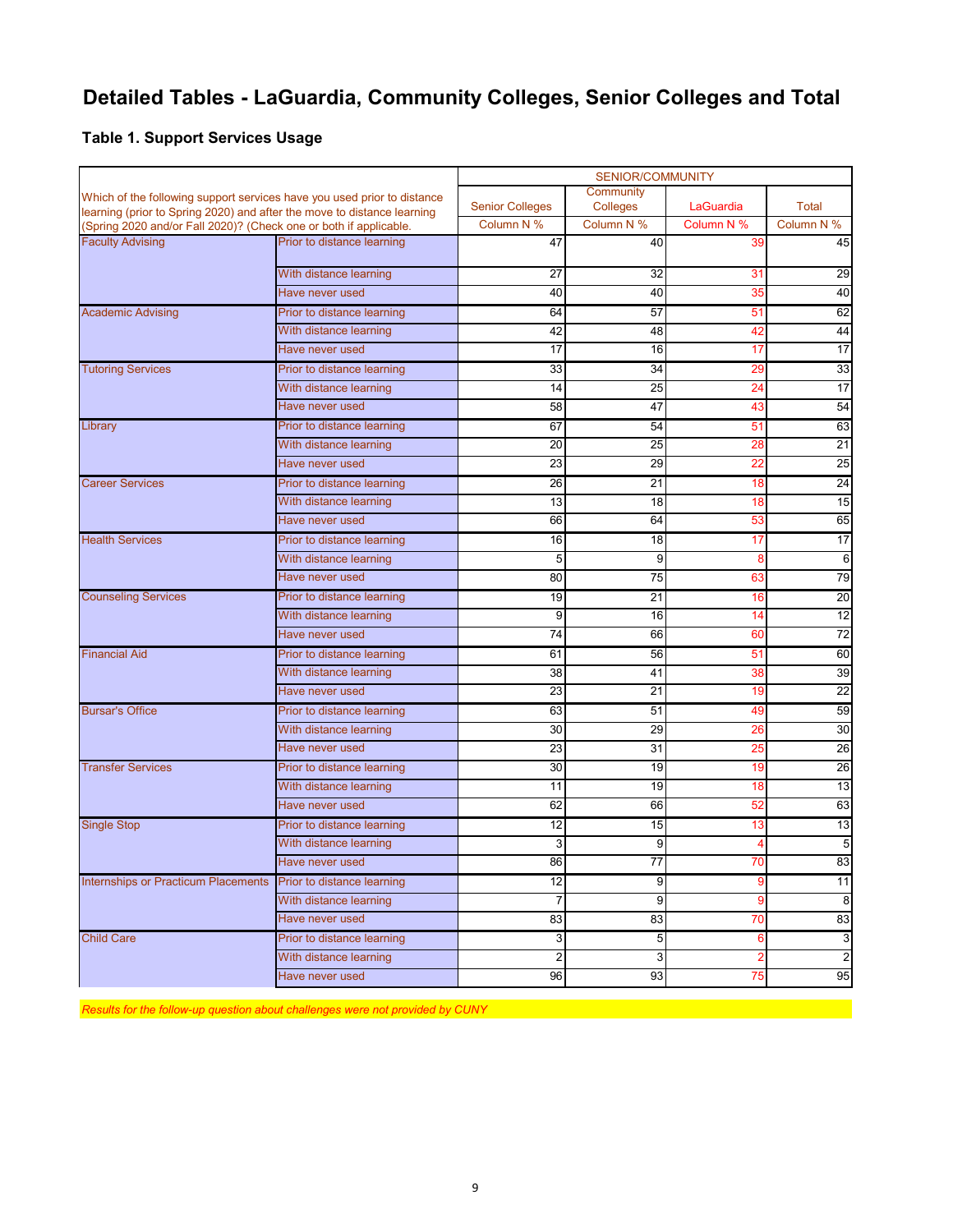|                                                                   |                                                                                                |                        | <b>SENIOR/COMMUNITY</b> |                 |              |
|-------------------------------------------------------------------|------------------------------------------------------------------------------------------------|------------------------|-------------------------|-----------------|--------------|
|                                                                   |                                                                                                | <b>Senior Colleges</b> | Community<br>Colleges   | LaGuardia       | <b>Total</b> |
|                                                                   |                                                                                                | Column N %             | Column N %              | Column N %      | Column N %   |
| Do you require accessibility                                      | <b>Yes</b>                                                                                     | 8                      | 14                      | 12              | 10           |
| accommodations?                                                   | <b>No</b>                                                                                      | 92                     | 86                      | 88              | 90           |
|                                                                   | Total                                                                                          | 100                    | 100                     | 100             | 100          |
| Which of the following<br><b>ACCESSIBILITY ISSUES have been</b>   | Availability of live captioning on<br>video conferencing                                       | $\overline{21}$        | 19                      | 17              | 20           |
| challenging for you since the<br>transition to distance learning? | Availability of closed captioning                                                              | 12                     | 8                       | 12              | 10           |
|                                                                   | Access to ASL interpreters                                                                     | $\overline{2}$         | 5                       | 9               | 3            |
|                                                                   | Integrating captioning into Zoom                                                               | 10                     | 13                      | 15              | 11           |
|                                                                   | <b>Availability of Communication</b><br><b>Access Real time Translation</b><br>(CART) services | 6                      |                         | 9               | 6            |
|                                                                   | <b>Test proctoring</b>                                                                         | 15                     | 14                      | 12              | 15           |
|                                                                   | Time on tests                                                                                  | 82                     | 79                      | 58              | 81           |
|                                                                   | File conversion                                                                                | 10                     | 9                       | 6               | 10           |
|                                                                   | Access to assistive technology<br>hardware                                                     | 14                     | 16                      | 10 <sup>1</sup> | 15           |
|                                                                   | Other. Please specify:                                                                         | 14                     | 12                      | 6               | 13           |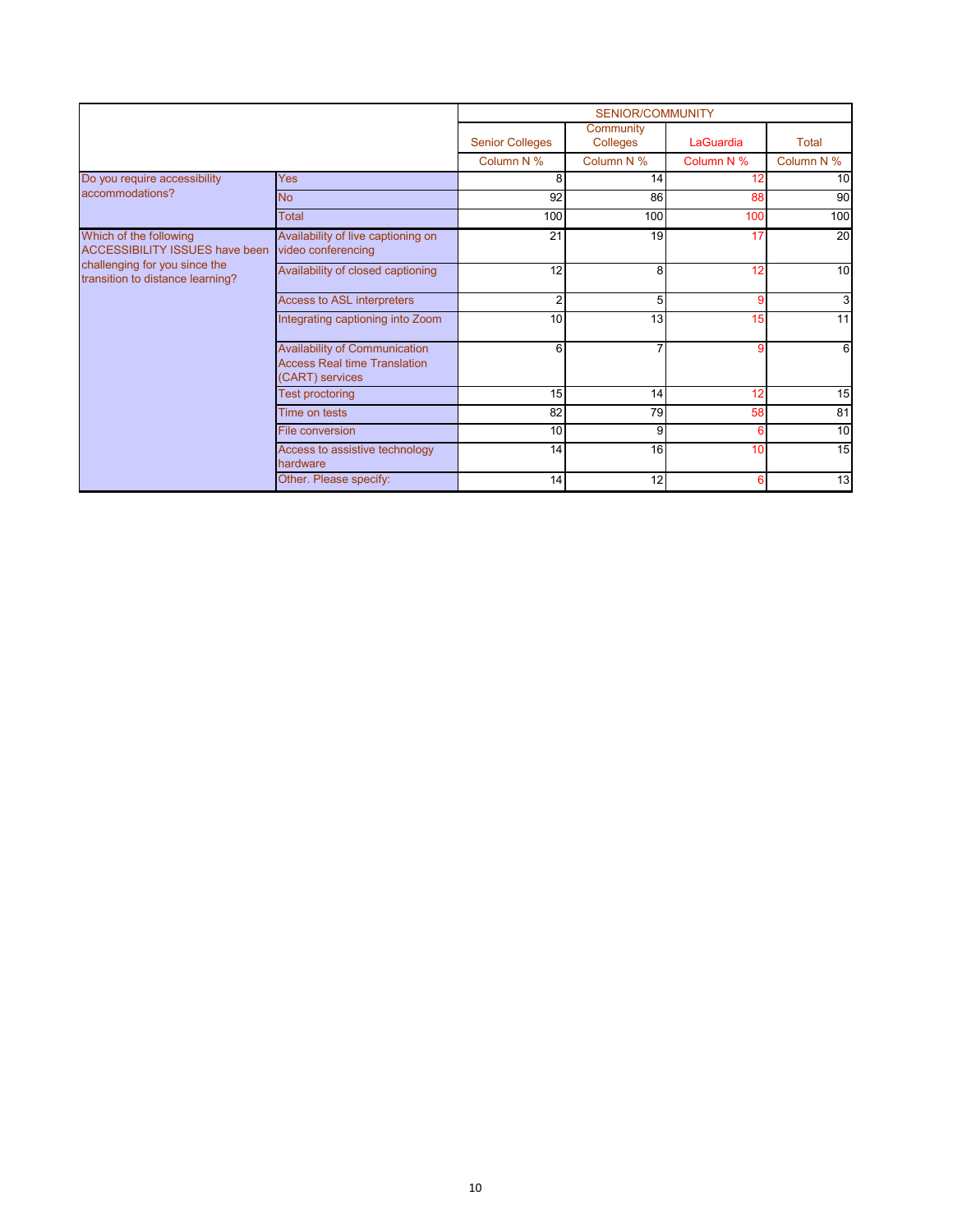# **Table 2. Support Services Challenges - LaGuardia Community College Reponses only**

To what extent have the following support services been challenging to access since the move to distance learning?

|                                  | Not at all  | <b>Somewhat</b> | Very        |       |
|----------------------------------|-------------|-----------------|-------------|-------|
| <b>Support Services</b>          | challenging | challenging     | challenging | Total |
| <b>Tutoring Services</b>         | 47%         | 30%             | 23%         | 100%  |
| Internships/Practicum Placements | 45%         | 32%             | 23%         | 100%  |
| <b>Financial Aid</b>             | 36%         | 41%             | 23%         | 100%  |
| <b>Bursar's Office</b>           | 43%         | 36%             | 21%         | 100%  |
| Library                          | 48%         | 32%             | 20%         | 100%  |
| <b>Health Services</b>           | 49%         | 32%             | 19%         | 100%  |
| <b>Career Services</b>           | 48%         | 33%             | 19%         | 100%  |
| Child Care                       | 58%         | 24%             | 18%         | 100%  |
| <b>Transfer Services</b>         | 48%         | 34%             | 18%         | 100%  |
| <b>Faculty Advising</b>          | 42%         | 40%             | 17%         | 100%  |
| Academic Advising                | 47%         | 36%             | 17%         | 100%  |
| Single Stop                      | 53%         | 30%             | 17%         | 100%  |
| <b>Counseling Services</b>       | 49%         | 34%             | 17%         | 100%  |

*CUNY did not provide tables for the challenges. Below are only LaGuardia's Data*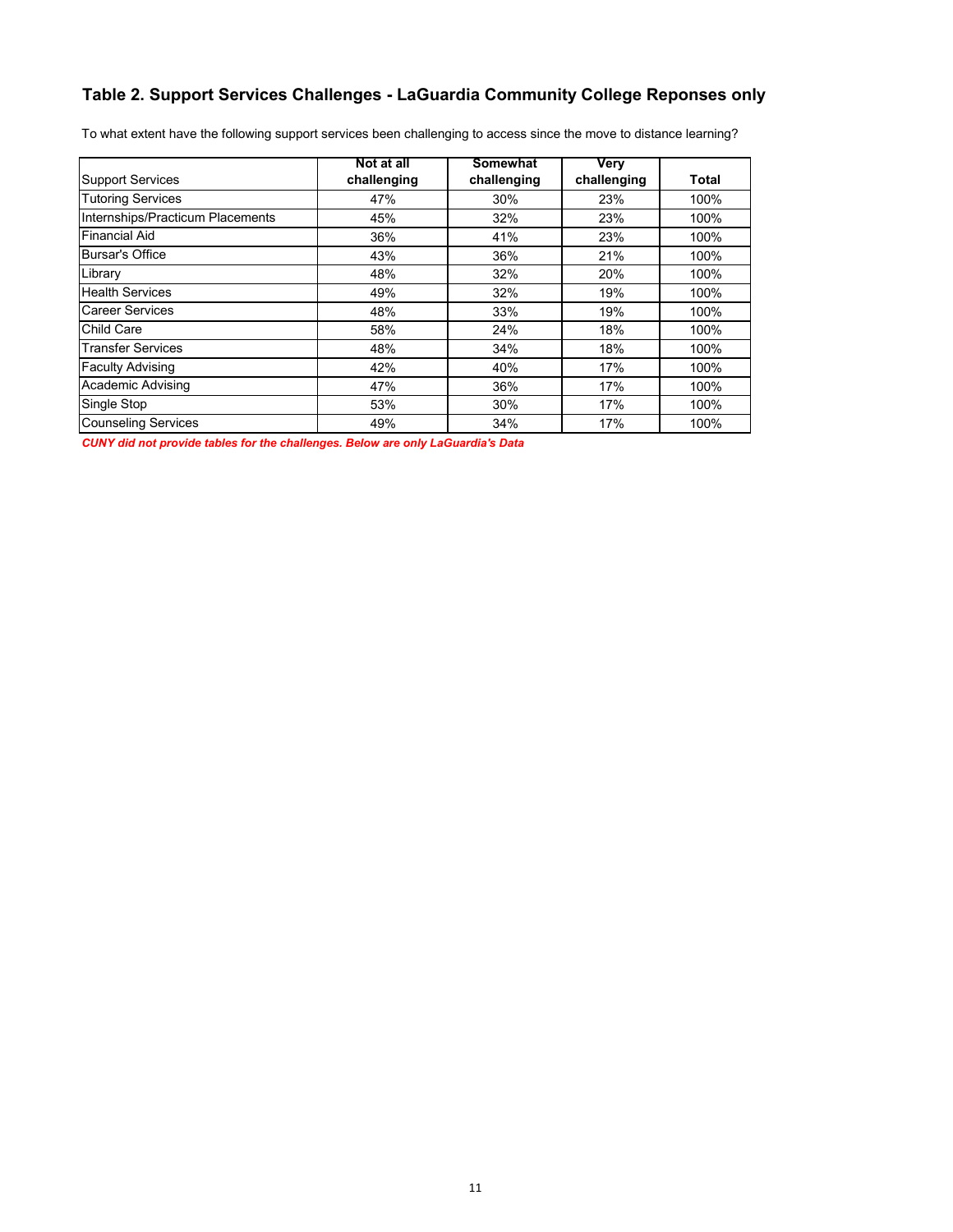# **Table 3 Support Services Help to be successful**

|                                                                                                                                |                                                                                                 | SENIOR/COMMUNITY       |                       |            |                 |
|--------------------------------------------------------------------------------------------------------------------------------|-------------------------------------------------------------------------------------------------|------------------------|-----------------------|------------|-----------------|
|                                                                                                                                |                                                                                                 | <b>Senior Colleges</b> | Community<br>Colleges | LaGuardia  | <b>Total</b>    |
|                                                                                                                                |                                                                                                 | Column N %             | Column N %            | Column N % | Column N %      |
| THIS SEMESTER, what would help you to be<br>successful? (Select all that apply.) - Selected<br>Choice Help from my instructors | Help from my instructors                                                                        | 62                     | 61                    | 53         | 61              |
|                                                                                                                                | Tutoring and student<br>centers                                                                 | 35                     | 40                    | 38         | 37              |
|                                                                                                                                | Help from an academic<br>advisor                                                                | 45                     | 40                    | 34         | $\overline{43}$ |
|                                                                                                                                | <b>Financial assistance</b>                                                                     | 53                     | 54                    | 52         | 53              |
|                                                                                                                                | Help from career<br>services                                                                    | 24                     | 21                    | 17         | 23              |
|                                                                                                                                | Talking to someone<br>about getting help with<br>food, housing or other<br>assistance programs. | 12                     | 14                    | 14         | 13              |
|                                                                                                                                | Talking to someone<br>about feeling anxious,<br>overwhelmed, sad or<br>hopeless                 | 41                     | 37                    | 33         | 40              |
|                                                                                                                                | Other help. Please<br>specify:                                                                  | 9                      |                       | 5          | 8               |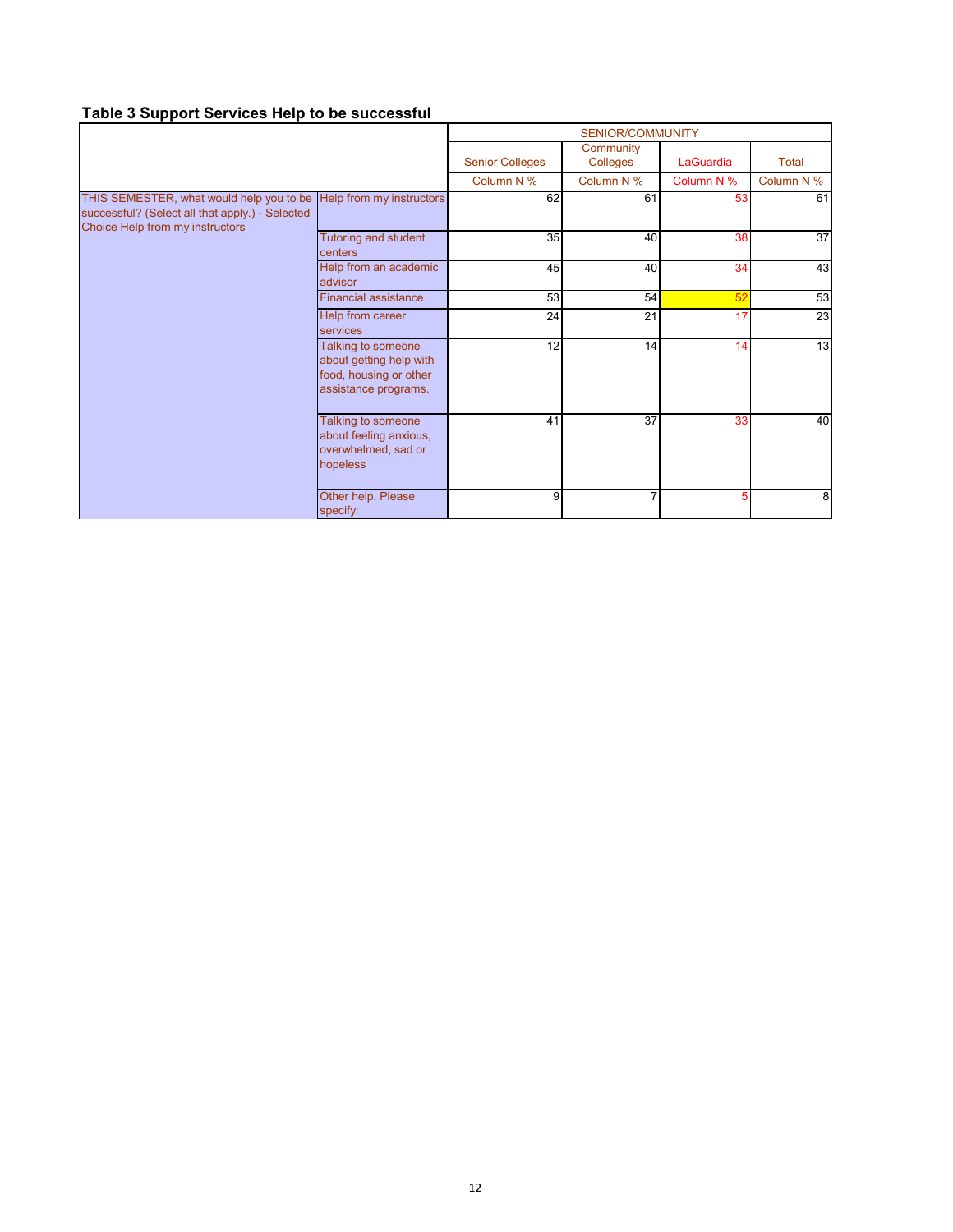# **Table 4. Employment and Financial Needs**

|                                                                             |                                                                                         | <b>SENIOR/COMMUNITY</b> |                              |            |                 |
|-----------------------------------------------------------------------------|-----------------------------------------------------------------------------------------|-------------------------|------------------------------|------------|-----------------|
|                                                                             |                                                                                         | <b>Senior Colleges</b>  | Community<br><b>Colleges</b> | LaGuardia  | <b>Total</b>    |
|                                                                             |                                                                                         | Column N %              | Column N %                   | Column N % | Column N %      |
| Have you experienced a decrease in                                          | do not have a source of                                                                 | 32                      | 33                           | 28         | 32              |
| your income as a result of the COVID-19                                     | income/don't work                                                                       |                         |                              |            |                 |
| pandemic?                                                                   | Yes                                                                                     | 48                      | 48                           | 54         | 48              |
|                                                                             | <b>No</b>                                                                               | $\overline{20}$         | $\overline{19}$              | 18         | $\overline{20}$ |
|                                                                             | <b>Total</b>                                                                            | 100                     | 100                          | 100        | 100             |
| Removing those with no source of                                            | Yes                                                                                     | 71                      | 71                           | 75         | 71              |
| income, have you experienced a<br>decrease in income?                       | <b>No</b>                                                                               | 29                      | 29                           | 25         | 29              |
|                                                                             | <b>Total</b>                                                                            | 100                     | 100                          | 100        | 100             |
| Has any other member of your                                                | I am the only person with an                                                            | 8                       | 11                           | 12         | 9               |
| household experienced a decrease in<br>income as a result of the COVID-19   | income in my household<br>Yes                                                           | 63                      | 59                           | 63         | 62              |
| pandemic?                                                                   | <b>No</b>                                                                               | 29                      | 30                           | 26         | 29              |
|                                                                             | <b>Total</b>                                                                            | 100                     | 100                          | 100        | 100             |
| Which best describes your current                                           | Working full-time (at least 32                                                          | 17                      | 16                           | 15         | 17              |
| employment situation? Percent based on hours per week)<br>total population. |                                                                                         |                         |                              |            |                 |
|                                                                             | Working part-time                                                                       | 25                      | 23                           | 25         | 25              |
|                                                                             | Temporarily terminated or laid off<br>due to COVID-19 (expect to<br>return to employer) | 7                       | 6                            | g          | 6               |
|                                                                             | Permanently terminated or lost<br>position due to COVID-19, looking<br>for work         | $\overline{12}$         | 11                           | 12         | 12              |
|                                                                             | Unemployed prior to COVID-19,<br>but looking for work                                   | 21                      | 24                           | 22         | 22              |
|                                                                             | Not working, not looking for work                                                       | 18                      | 19                           | 18         | 18              |
|                                                                             | <b>Total</b>                                                                            | 100                     | 100                          | 100        | 100             |
| <b>Employment Status PERCENTS BASED</b><br>ON THOSE WORKING PRIOR TO        | Working full-time (at least 32<br>hours per week)                                       | 28                      | 29                           | 25         | 28              |
| <b>COVID</b>                                                                | Working part-time                                                                       | 42                      | 40                           | 41         | 41              |
|                                                                             | Temporarily terminated or laid off<br>due to COVID-19 (expect to<br>return to employer) | 11                      | 11                           | 15         | 11              |
|                                                                             | Permanently terminated or lost<br>position due to COVID-19, looking<br>for work         | 19                      | 20                           | 19         | 20              |
|                                                                             | <b>Total</b>                                                                            | 100                     | 100                          | 100        | 100             |
| What are you currently using to                                             | <b>Unemployment benefits</b>                                                            | 67                      | 68                           | 62         | 67              |
| supplement or replace your lost wages?                                      | Social service assistance                                                               | $\overline{4}$          | 4                            |            | 4               |
| (Select all that apply.)                                                    | Emergency grant funds                                                                   | 9                       | 9                            | 16         | 9               |
|                                                                             | <b>Family support</b>                                                                   | 41                      | $\overline{37}$              | 39         | 40              |
|                                                                             | Other. Please specify:                                                                  | 10                      | 8                            |            | $\overline{9}$  |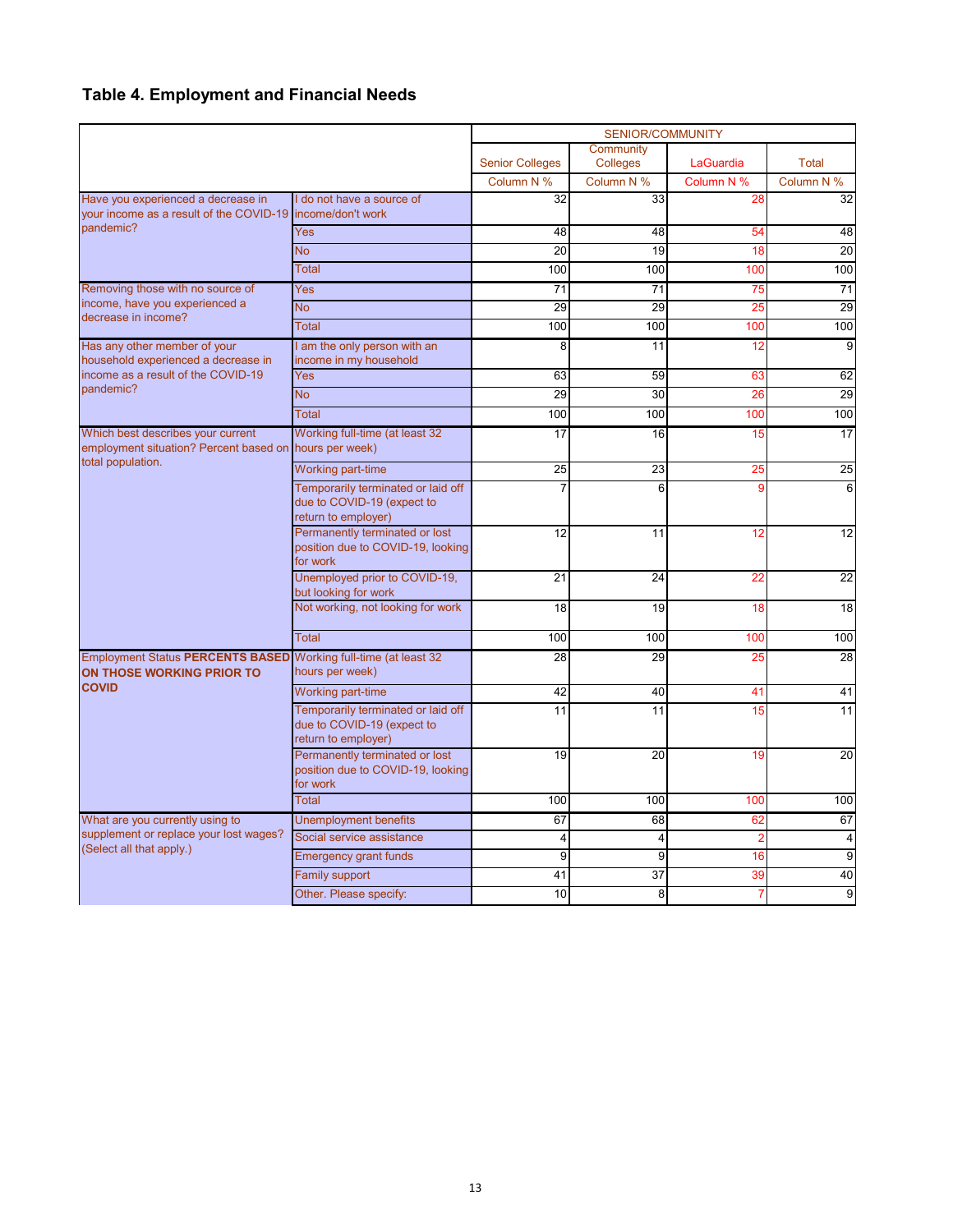#### **Table 5. General Needs**

|                                                                              |                                                      | <b>SENIOR/COMMUNITY</b> |                              |                |                 |  |
|------------------------------------------------------------------------------|------------------------------------------------------|-------------------------|------------------------------|----------------|-----------------|--|
|                                                                              |                                                      | <b>Senior Colleges</b>  | Community<br><b>Colleges</b> | LaGuardia      | <b>Total</b>    |  |
|                                                                              |                                                      | Column N %              | Column N %                   | Column N %     | Column N %      |  |
| Do you currently have a regular and                                          | Yes                                                  | 94                      | 93                           | 93             | 94              |  |
| adequate place to sleep?                                                     | <b>No</b>                                            | 6                       | 7                            |                | 6               |  |
|                                                                              | <b>Total</b>                                         | 100                     | 100                          | 100            | 100             |  |
| Since the COVID-19 pandemic, how                                             | Not applicable                                       | 20                      | 17                           | 13             | 19              |  |
| often were you worried about having                                          | <b>Never</b>                                         | 15                      | 13                           | 11             | 14              |  |
| enough money to pay your housing<br>costs such as your rent or mortgage?     | Rarely                                               | 12                      | 9                            | 8              | 11              |  |
|                                                                              | <b>Sometimes</b>                                     | 24                      | 27                           | 30             | $\overline{25}$ |  |
|                                                                              | <b>Usually</b>                                       | 11                      | 12                           | 15             | 12              |  |
|                                                                              | <b>Always</b>                                        | 18                      | $\overline{22}$              | 24             | 19              |  |
|                                                                              | Total                                                | 100                     | 100                          | 100            | 100             |  |
| Since the COVID-19 pandemic, how                                             | <b>Never</b>                                         | 19                      | 16                           | 12             | 18              |  |
| often were you worried about having                                          | Rarely                                               | 15                      | 11                           | 9              | 13              |  |
| enough money to pay your housing<br>costs such as your rent or mortgage? -   | <b>Sometimes</b>                                     | 30                      | 33                           | 34             | 31              |  |
| <b>NOT APPLICABLES REMOVED</b>                                               | <b>Usually</b>                                       | 14                      | 15                           | 17             | 14              |  |
|                                                                              | <b>Always</b>                                        | 22                      | 26                           | 27             | 24              |  |
|                                                                              | <b>Total</b>                                         | 100                     | 100                          | 100            | 100             |  |
| Has the COVID-19 pandemic increased                                          | <b>Yes</b>                                           | 92                      | 92                           | 93             | 92              |  |
| your concern about having enough                                             |                                                      |                         |                              |                |                 |  |
| money for housing costs (of those that<br>reported "sometimes", "usually" or | <b>No</b>                                            | 8                       | 8                            | 7              | 8               |  |
| "always" worrying?)                                                          | <b>Total</b>                                         | 100                     | 100                          | 100            | 100             |  |
| Has the COVID-19 pandemic increased Yes<br>your concern about having enough  |                                                      | 87                      | 86                           | 85             | 87              |  |
| food? (of those that reported                                                | <b>No</b>                                            | 13                      | 14                           | 15             | 13              |  |
| "sometimes", "usually" or "always"<br>worrying)                              | Total                                                | 100                     | 100                          | 100            | 100             |  |
| Is there a food pantry on your campus?                                       | <b>Yes</b>                                           | 32                      | 42                           | 28             | 35              |  |
|                                                                              | <b>No</b>                                            | 3                       | 3                            | 4              | 3               |  |
|                                                                              | Don't know                                           | 65                      | 55                           | 68             | 62              |  |
|                                                                              | <b>Total</b>                                         | 100                     | 100                          | 100            | 100             |  |
| Have you ever used your campus food                                          | Yes                                                  | 15                      | 16                           | 16             | 15              |  |
| pantry?                                                                      | <b>No</b>                                            | 84                      | 83                           | 82             | 83              |  |
|                                                                              | Don't know                                           |                         | $\overline{c}$               | $\overline{2}$ | 1               |  |
|                                                                              | <b>Total</b>                                         | 100                     | 100                          | 100            | 100             |  |
| Would you use the food pantry if your                                        | Yes                                                  | 28                      | 30                           | 30             | 29              |  |
| college had one?                                                             | <b>No</b>                                            | 25                      | 20                           | 19             | 23              |  |
|                                                                              | <b>Unsure</b>                                        | 47                      | 50                           | 51             | 48              |  |
|                                                                              | Total                                                | 100                     | 100                          | 100            | 100             |  |
| How satisfied were you with your                                             | Very dissatisfied                                    | 1                       | 1                            | $\mathbf 0$    | $\vert$         |  |
| experience at the food pantry?                                               | <b>Dissatisfied</b>                                  | 3                       | $\overline{\mathbf{c}}$      | $\mathbf{0}$   | دى              |  |
|                                                                              | Neither satisfied nor<br>dissatisfied                | 15                      | 17                           | 18             | 16              |  |
|                                                                              | <b>Satisfied</b>                                     | 39                      | 40                           | 54             | 40              |  |
|                                                                              | Very satisfied                                       | 41                      | 40                           | 29             | 41              |  |
|                                                                              | <b>Total</b>                                         | 100                     | 100                          | 100            | 100             |  |
| Why didn't you use the food pantry on<br>campus? (check all that apply)      | I do not need food from the                          | 72                      | 65                           | 66             | 69              |  |
|                                                                              | pantry.<br>Pantry hours are                          | 8                       | 10                           | 4              | 9               |  |
|                                                                              | inconvenient.<br>Pantry location is<br>inconvenient. | 16                      | 17                           | 16             | 16              |  |
|                                                                              | Pantry's supply of food is not<br>adequate.          | $\overline{2}$          | 3                            | 3              | $\overline{c}$  |  |
|                                                                              | Other. Please specify:                               | 9                       | 14                           | 16             | 11              |  |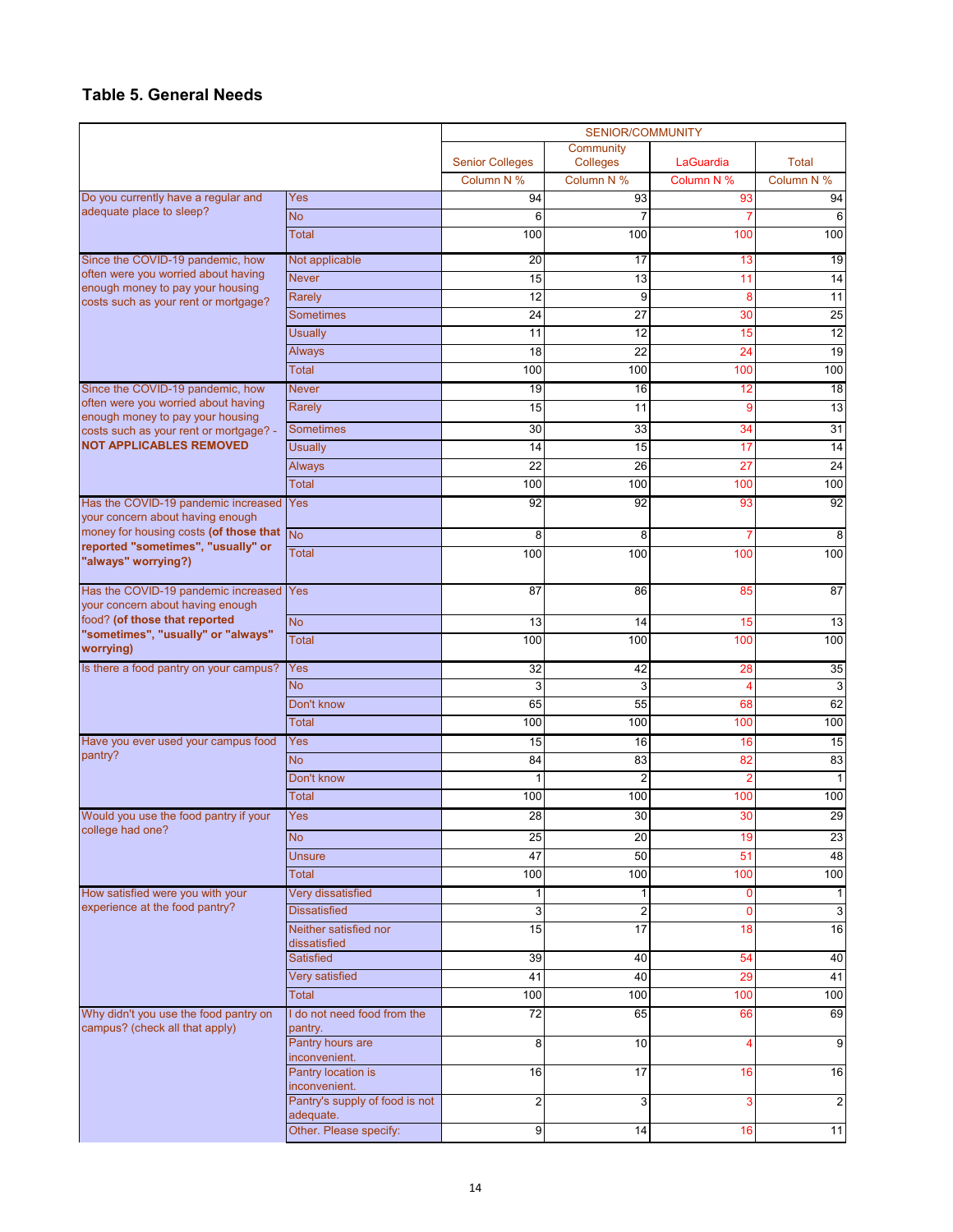|                                                                                                                                 |                  | <b>SENIOR/COMMUNITY</b> |                              |                |                 |  |  |
|---------------------------------------------------------------------------------------------------------------------------------|------------------|-------------------------|------------------------------|----------------|-----------------|--|--|
| Compared to before the start of the COVID-19 pandemic, has your<br>need for support or assistance around the following changed? |                  | <b>Senior Colleges</b>  | Community<br><b>Colleges</b> | LaGuardia      | Total           |  |  |
|                                                                                                                                 |                  | Column N %              | Column N %                   | Column N %     | Column N %      |  |  |
| Food                                                                                                                            | Increased        | 24                      | 26                           | 28             | 25              |  |  |
|                                                                                                                                 | <b>Decreased</b> | 5                       | $\overline{7}$               | $\overline{7}$ | 5               |  |  |
|                                                                                                                                 | Stayed the same  | $\overline{72}$         | 67                           | 64             | $\overline{70}$ |  |  |
|                                                                                                                                 | <b>Total</b>     | 100                     | 100                          | 100            | 100             |  |  |
| Housing (e.g., rent, mortgage)                                                                                                  | Increased        | 31                      | $\overline{34}$              | 37             | 32              |  |  |
|                                                                                                                                 | <b>Decreased</b> | 4                       | 5                            | Δ              | $\overline{4}$  |  |  |
|                                                                                                                                 | Stayed the same  | 65                      | 61                           | 59             | 64              |  |  |
|                                                                                                                                 | <b>Total</b>     | 100                     | 100                          | 100            | 100             |  |  |
| <b>Child Care</b>                                                                                                               | Increased        |                         | 10                           | 12             | 8               |  |  |
|                                                                                                                                 | <b>Decreased</b> | $\overline{\mathbf{4}}$ | $\overline{7}$               | 6              | $\overline{5}$  |  |  |
|                                                                                                                                 | Stayed the same  | 89                      | 82                           | 82             | $\overline{87}$ |  |  |
|                                                                                                                                 | Total            | 100                     | 100                          | 100            | 100             |  |  |
| <b>Utilities</b>                                                                                                                | Increased        | 32                      | 33                           | 35             | 32              |  |  |
|                                                                                                                                 | Decreased        | 3                       | 4                            | 5              | 4               |  |  |
|                                                                                                                                 | Stayed the same  | 65                      | 63                           | 60             | 64              |  |  |
|                                                                                                                                 | Total            | 100                     | 100                          | 100            | 100             |  |  |
| <b>General Living Expenses</b>                                                                                                  | Increased        | 43                      | 45                           | 48             | 44              |  |  |
|                                                                                                                                 | Decreased        | 5                       | $\overline{7}$               | 8              | 6               |  |  |
|                                                                                                                                 | Stayed the same  | 52                      | 49                           | 44             | 51              |  |  |
|                                                                                                                                 | <b>Total</b>     | 100                     | 100                          | 100            | 100             |  |  |
| Other. Please specify:                                                                                                          | Increased        | 19                      | $\overline{22}$              | 25             | $\overline{20}$ |  |  |
|                                                                                                                                 | Decreased        | 4                       | 6                            | 5              | $\overline{5}$  |  |  |
|                                                                                                                                 | Stayed the same  | 77                      | 72                           | 69             | 75              |  |  |
|                                                                                                                                 | Total            | 100                     | 100                          | 100            | 100             |  |  |